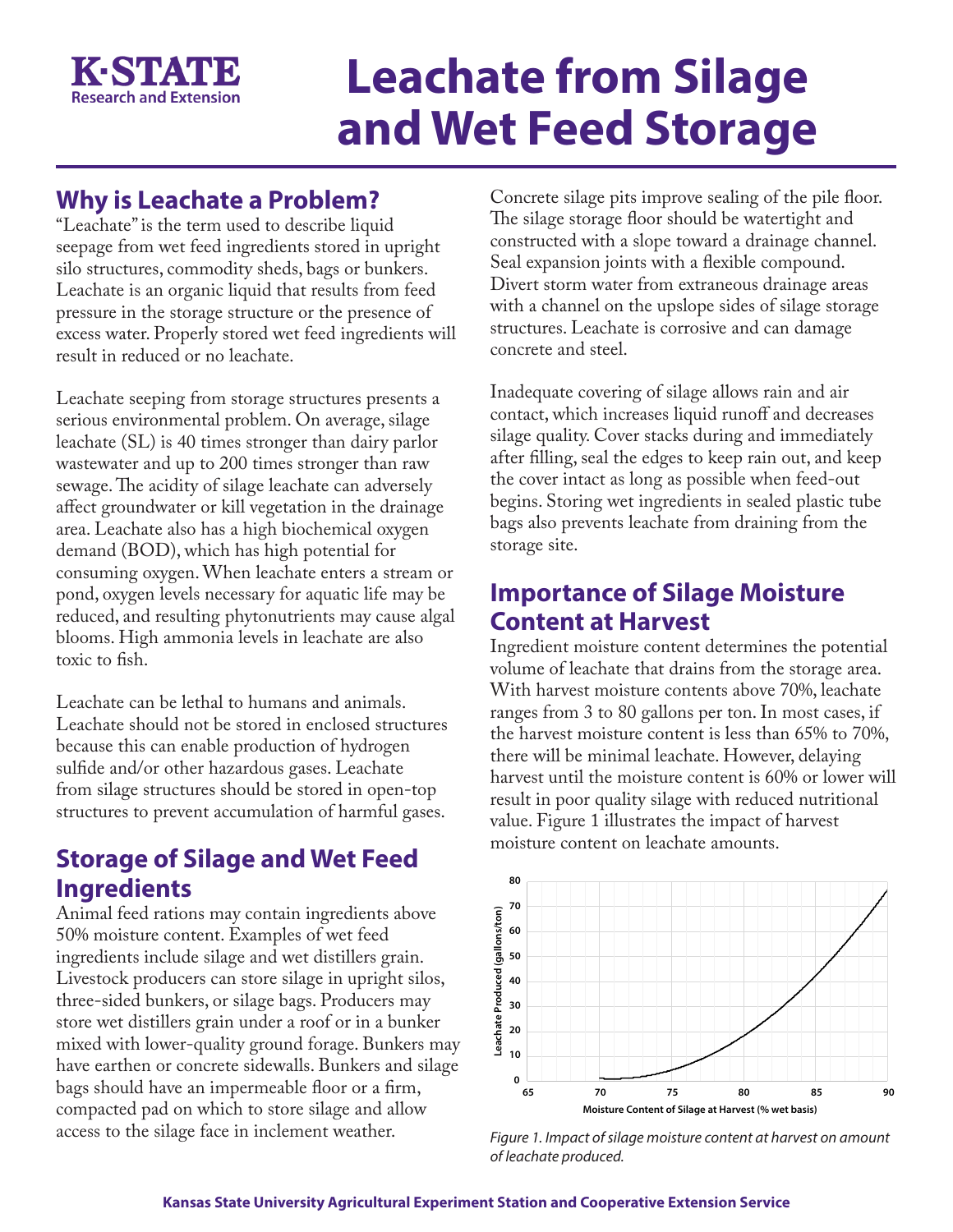The recommended harvest moisture content for corn silage depends on the type of storage structures in use (Table 1). Corn stover in corn silage is less digestible if harvested too dry. As moisture content decreases, the silage will contain corn kernels with harder seed coats, less digestible stover and starch, and lower amounts of vitamins A and E. It is impractical to attempt adding moisture to dry corn silage during packing, due to the volume of water required.

Producers should harvest sorghum silages at a higher moisture content (70% to 75%) than corn silage (60% to 65%). When sorghum silage is harvested at lower moisture contents (64% to 68%), the kernels will harden and pass through an animal's digestive tract. It may be necessary to swath sorghum silages to reach optimum dry matter prior to ensiling. Sorghum silages should be stored horizontally in bags or in bunkers.

| Table 1. Recommended moisture content of silage vs. storage |
|-------------------------------------------------------------|
| structure                                                   |

| Type of Storage<br><b>Structure</b> | <b>Recommended Moisture</b><br>Content (% wet basis) |
|-------------------------------------|------------------------------------------------------|
| Bunker silos                        | 65-68%                                               |
| Upright silos                       | 60-65%                                               |
| Upright "oxygen-<br>limiting" silos | 50-60%                                               |
| Silage bags                         | 55-65%                                               |

#### **Wet Distillers Grains**

The authors of this publication are unaware of any current research on the relationship between the moisture content of wet distillers grains and leachate. One best management practice (BMP) with wet distillers grains is to store the distillers grain under a roof to minimize the impact of rainfall events. As an additional measure, some producers place ground hay in the vicinity where liquids drain away from the storage slab. The ground hay absorbs the leachate before feeding to cattle. Occasionally, buyers purchase and store large volumes of wet distillers grains in a bunker. A recommended BMP is to mix the wet distillers grains in a feed wagon with ground hay to ensure the moisture content is 60% to 65% prior to packing and storing in a bunker. Wet straw, corn stalks, and low-quality forage are additives that can be mixed with wet distillers grains.

#### **Grass/Legume Silage**

Well-made, good-quality silage will produce little, if any, silage leachate. Wilting may be required with grass silages. Wilting the cut grass before ensiling will reduce the leachate quantity (Table 2) and increase feed quality. Mechanical conditioning and chopping increases the speed of wilting. When the crop cannot wilt due to wet weather, ensure measures are in place to deal with the leachate. Silage moisture level may be assessed by twisting a handful of silage:

- Juice comes out easily = 82% (wet basis)
- Juice comes out with difficulty = 78-82% (wet basis)
- No juice, but hands are moist = 73-78% (wet basis)
- No juice, and hands are dry = less than 70% (wet basis)

| Leachate per ton of<br>grass (gallons/ton) |  |  |
|--------------------------------------------|--|--|
| 12.5                                       |  |  |
| $12.5 - 30$                                |  |  |
| $0 - 7.5$                                  |  |  |
|                                            |  |  |

*Table 2. Estimate of silage leachate vs. dry matter for grass silage* 

To maximize dry matter, allow a minimum of six hours drying time after cutting, although 24 hours is preferable.

## **Environmental Considerations**

Leachate problems tend to occur within 30 days of harvest and placement in a storage structure (Figure 2). Approximately 90% of the leachate or effluent drainage occurs within 14 days after packing the silage in a structure. However, normal rainfall may create potential problems throughout the year, and rainfall affects silage storage types differently. For example, upright silos generally have a roof covering that diverts rainfall from the silage, while runoff from bunker storage structures is similar to the runoff from a concrete parking lot as bunkers generally have an impermeable floor and plastic covering. "The plastic tarp covering the silage should divert rainfall away from the silage pads. Any unprocessed (uncut) tires used to weigh down the plastic tarp could hold rainwater, however; this can become a breeding ground for insects, causing a potential health issue for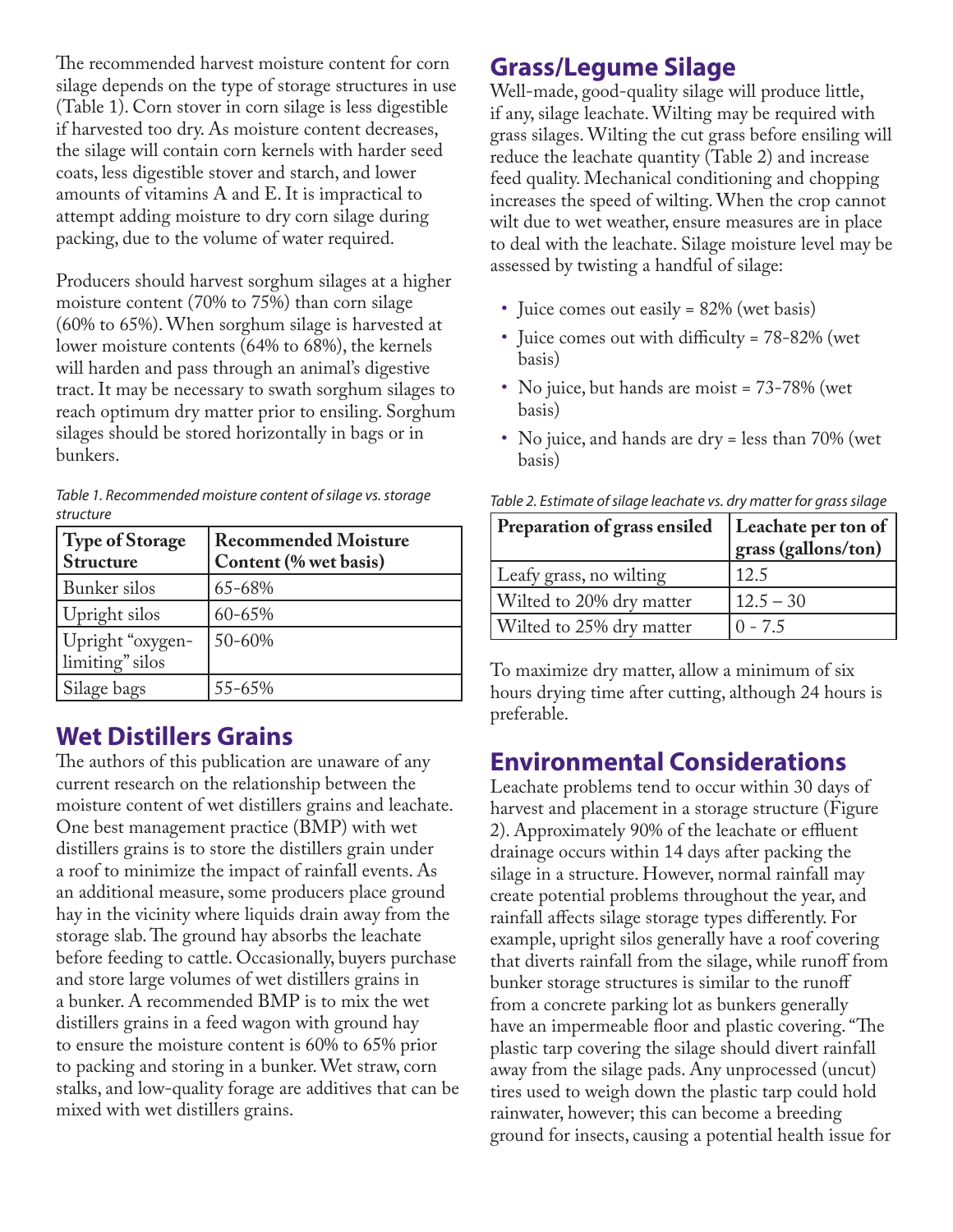animals or humans. Tires processed to avoid holding rainwater can function as weights for plastic tarps.



*Figure 2. Occurrence of percentage of total silage leachate based on days after silage harvesting and filling of silage structure.* 

An important silage storage BMP is to use covers and diversions to minimize the chance that precipitation and runoff will reach the storage and load-out area. The diversion of rainfall runoff into a widebottom (flat) terrace or vegetative treatment area is necessary to provide infiltration time for the runoff. A recommended minimum size for treatment or buffer area is at least one to three times the floor area of the silage structure, plus the extraneous drainage area, depending on local rainfall. Operations with a federal operating permit will need to contain the leachate and runoff in containment structures, per federal requirements.

Reducing the volume of loose silage or wet ingredients that might float away during an extensive storm event also reduces the potential for nutrient and dry matter losses. The best methods to reduce the volume of nutrient runoff and pollution potential from silage structures are to remove only the necessary feed for each day and to keep the silage pad clean. This includes proper daily disposal or storage of spoiled silage not suitable for feed.

#### **Causes of Leachate Contamination of Water Resources**

- Locating or storing wet feed ingredients too close to a water source, where leachate may enter water through runoff or soil seepage.
- Allowing improper moisture content before ensiling or in wet feed ingredients. This greatly increases the liquid content and causes leaching from the silage pile as shown in Figure 1.
- Allowing silage or leachate from other wet feed ingredients to enter surface or subsurface drainage systems.
- Inadequate covering and sealing a storage pile containing wet feed ingredients. This allows rain and air access, resulting in a decline of feed nutrients.

#### **Control and Disposal of Silage Leachate**

- Construct an impermeable floor to prevent ground water contamination.
- Prevent leachate from draining into surface water bodies.
- Locate and construct silage and wet distillers grain bunkers so ground or surface water cannot enter and drain through the storage area.
- Locate bunkers as far as possible from water resources, including surface water, wells, sinkholes, and any direct path to groundwater. The minimum recommended distance is 300 feet.
- Divert leachate to a well-ventilated, open-top manure storage structure with secondary runoff overflowing to a vegetative buffer area or holding pond. Do not add leachate to any type of enclosed storage facilities (such as a tank used to capture milk parlor water). Leachate mixed with manure produces deadly gases.
- Use diversion channels, buildings, or covers to minimize clean water mixing with the stored ingredients. This protects the quality of the feed ingredient and decreases the potential for runoff.
- Dilute captured leachate with equal parts water (e.g., milk parlor wash water, feedlot runoff, etc.) to irrigate or fertilize crops.
- Reduce leachate volume by reducing the storage depth in upright silos proportionally to the increase in silage moisture content, as shown in research projects using upright silos.

# **Potential Uses for Silage Leachate**

Silage leachate makes an excellent fertilizer. Leachate should be diluted 1:1 with water and spread at a rate of 2,500 gallons per acre. Table 3 lists estimates of the nutrients applied per acre when diluting silage leachate with water. Another option is to work with an animal nutritionist to formulate a ratio for utilizing silage leachate in feed rations.